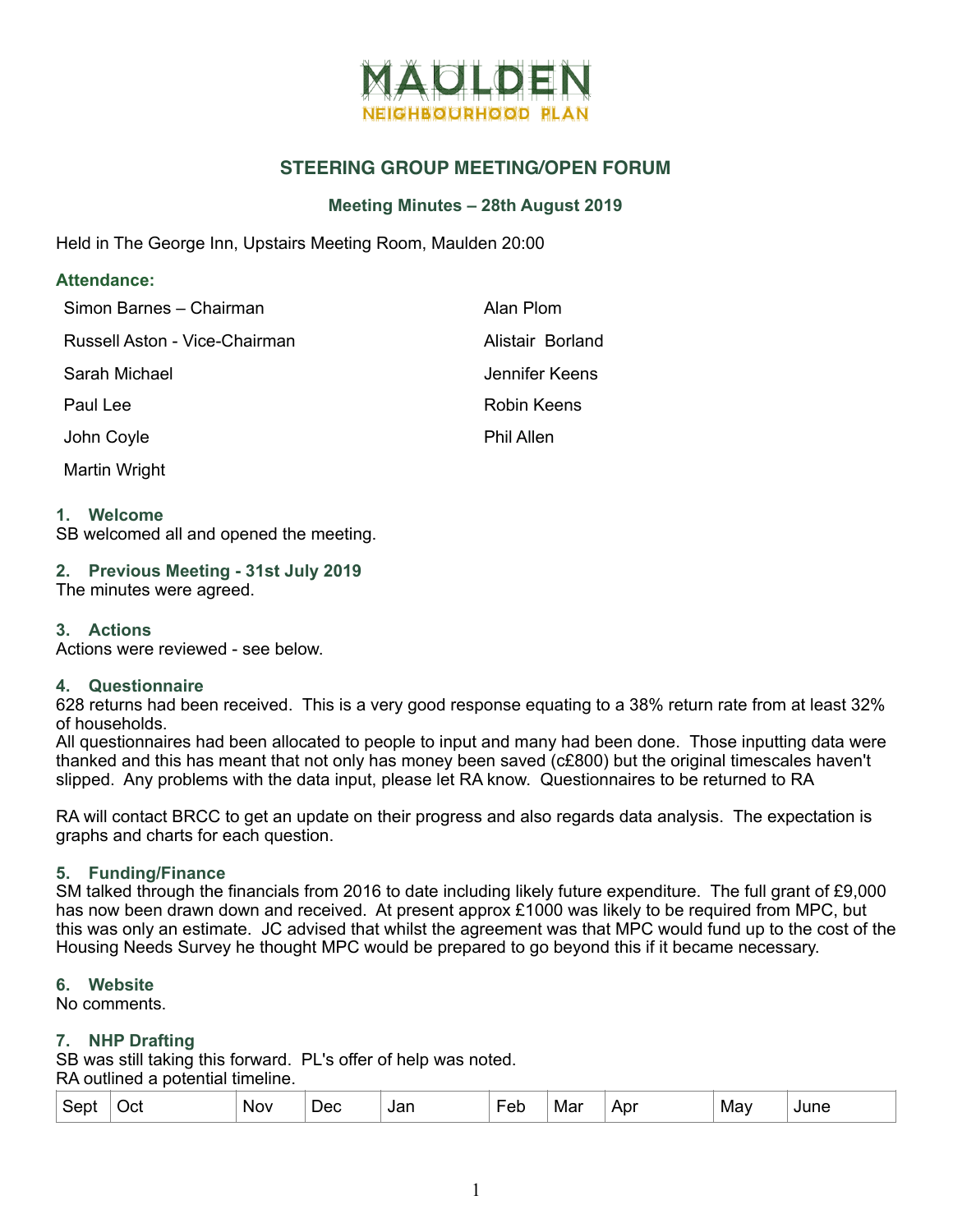| Data<br>input | Questionnaire<br>and HNS<br>results and<br>analysis | Writing | ⊤ Writing,<br>review.<br>editing | Pre<br>consultation<br>submission | Consultation<br>min 6 weeks.<br>Review and<br>revise | <b>Examination   Review</b> | and<br>revise | Referendum |
|---------------|-----------------------------------------------------|---------|----------------------------------|-----------------------------------|------------------------------------------------------|-----------------------------|---------------|------------|
|---------------|-----------------------------------------------------|---------|----------------------------------|-----------------------------------|------------------------------------------------------|-----------------------------|---------------|------------|

### **8. GIP**

The Bothy - JC had taken this forward and an update circulated to all prior to the meeting. JC had spoken with Greensands Trust and had highlighted in his update the sections of the GIP and appendix 2 to be amended. This covered both The Bothy and Millennium Garden. As there would be a charge for the amendment, SM offered to do this **Action.** SB to write to Greensands Trust *(if it is still necessary given SM's offer)* and a similar letter to come from MPC, copying in The Keens. It was noted that it was unfortunate this situation had come about despite everyone's best efforts, apologies were passed on to the Keens and JC was thanked for his help.

## **9. Housing Needs Survey (HNS)**

AB advised this was going ahead as planned and as outlined at the last meeting. He asked that activity to encourage completion be undertaken.

- Notice board JC to put a notice on both boards. RA to come up with wording.
- Facebook Maulden Voice and About Maulden. SB to post.
- Boards RB to be asked to take forward.
- Banner MW suggested and would contact Liquid Designs. Village Hall a possible site but no decision made. To be discussed if a banner is a possibility.

### **10. AoB**

PA noted the outstanding action re the MPC Land letter of 2016 and suggested that given the current circumstances with the questionnaire, that the action lapses.

AP asked about obtaining information from Maulden Voice regarding the NHP posts. SM to take forward with Julie Morrow. **Action**

### **11. Meetings**

Next meeting 25<sup>th</sup> September. RA to arrange booking.

### Outstanding Actions

| Date      | Action                                                                                                                                               | Who       | Update                                                                              |
|-----------|------------------------------------------------------------------------------------------------------------------------------------------------------|-----------|-------------------------------------------------------------------------------------|
| 18<br>Feb | MPC Land / NHP Group Letter to MPC March 2016<br>Letter re change in focus to be drafted and sent from the Chairman                                  | <b>SB</b> | Comments made 27 Feb to<br>be considered<br>July 19 - Outstanding<br>Aug 19 - Lapse |
| 18<br>Feb | GIP & NHP Drafting - There are some policies available from 'Locality'<br>that could be used as examples and prompts. SM to obtain and<br>circulate. | <b>SM</b> | Aug 19 - ??                                                                         |
| 14<br>May | Investigate getting maps for NHP                                                                                                                     | <b>RA</b> | Aug 19 - RA has the email<br>link and will progress.                                |
| 29<br>May | Website - All to send suggested amended wording through to RB                                                                                        | All       | Aug 19 - No particular<br>concerns - Close                                          |
| 29<br>May | Environment section                                                                                                                                  | <b>RB</b> | June & July 19<br>Aug 19 - in progress -<br>Close as a separate action              |
| 29<br>May | Photos - Put David Bailey on notice                                                                                                                  | <b>SB</b> | Aug 19 - Complete                                                                   |
| 29<br>May | 'Body of evidence' to be collated                                                                                                                    | <b>AP</b> | June and July 19 -<br>Aug 19 - in progress -<br>Close as a separate action          |